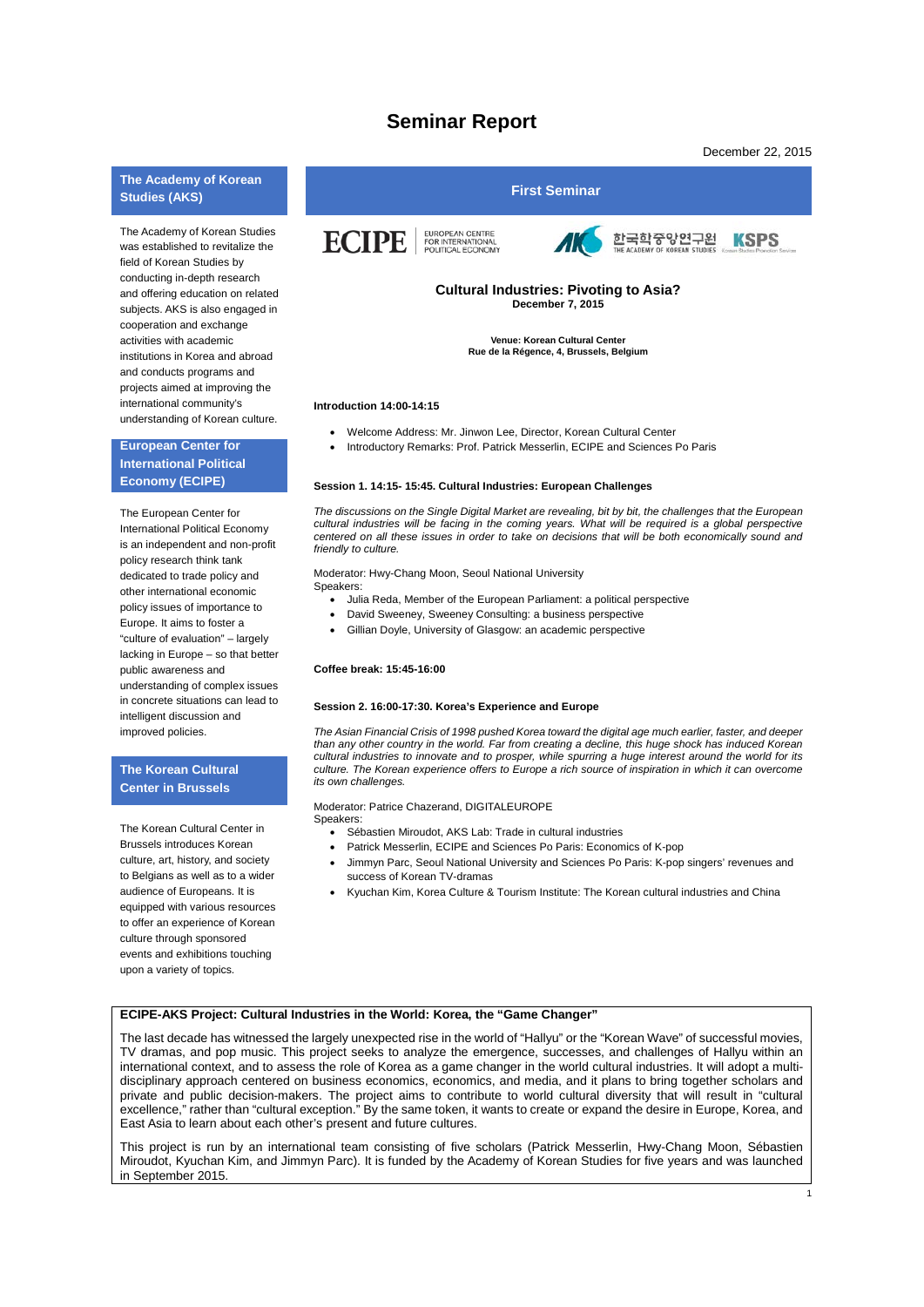# **Session 1. Cultural Industries: European Challenges** [moderated by **Hwy-Chang Moon**, Professor, Seoul National University]

**Julia REDA** Member of the European Parliament, Germany



Since the Reda Report on copyright reform was adopted in the summer of 2015 by the European Parliament, we have witnessed an intense debate in Europe on what elements from the report the Commission should adopt. We were largely successful in avoiding the adoption of some very bad ideas in the Report, such as criminalising the hyperlink. But vested interest have stricken back. One of the key issues in our Report is the right to access content across borders or ending geo-blocking. The Commission has initially shown some positive response to this by proposing to lift geo-blocking for temporary travel, but its current position may be less firm. Another controversial issue is the proposal that media companies should be compensated by search engines and news portals. Although it was rejected by our Report, the Commission may seek to enforce this copyright despite the fact that its current operation in Germany and Spain has yielded few benefits for media companies. On the other hand, I am pleased that the Commission has responded positively to enforcing digital rights for consumers and supporting the education exception toward cross-border teaching.

**David SWEENEY** CEO, Entertainment Lawyer, and Advocate, Sweeney Consulting



The Digital Single Market (DSM) is the European Commission's plan to harmonise various aspects of EU law in order to encourage online trade in Europe, reduce regulatory barriers between Member States, and boost its digital economy. The reported goal is that in a few years' time there will be a single online market where it will be easy to sell to a consumer in Spain as it is in Sweden, where harmonised rates of transaction-based taxes exist between different Member States and where a slow internet connection is a thing of the past. Also, through increased competition digital content and services will supposedly be more widely available to consumers than ever before.

The areas that the Commission has marked for reform are numerous but the most "active" at the moment for IP and tech is the Cross-border Consumer Rules, Copyright, a Commission investigation in to the role of Online Platforms and Geo-blocking. Other areas for reform include VAT, the SatCab Directive, and the Audiovisual Media Services Directive. Two additional DSM-related initiatives with implications for IP, games, and tech include negotiations for a "Telecoms Single Market" which have already been concluded as well as the completion of negotiations for a General Data Protection Regulation.DSM could have big implications content industries like music and films which have used IP rights to develop business models based on restrictive territorial licensing practices and to combat piracy. Whilst box office revenue is stronger than ever, the Commission has put Geo-blocking and Portability in its sights – two essential components for territorial business models that can result in the segmentation of markets. Whilst the DSM is a welcome initiative, some industries such as games have already developed single dingle markets of their own. Unnecessary regulation must therefore not be a part of the DSM - otherwise business will be driven away from using digital business models and Europe's digital sector will fail to thrive.

# **Gillian DOYLE** Professor, University of Glasgow



The audiovisual sector is a significant component of the economy in terms of wealth creation and employment. Alongside this, audiovisual industries play an important cultural role too. But European based film and TV content producers seeking to maximise the value of their Intellectual Property Rights assets and policy-makers focused on supporting indigenous audiovisual content making businesses are confronted by complex challenges related to the long-standing dominance of international trade by U.S. suppliers and to emerging technological and market changes.

Despite the emergence of some strong regional markets for audiovisual production, patterns of international trade generally tend to reflect the distinctive economic characteristics of this sector which favour sizeable vertically integrated players in major language areas.

The emergence of globalized platforms for distribution, while creating opportunities, are also a site for conflicting impulses related to policy-making which make it difficult for the EU to implement any unified vision or policy prescription for development of Europe's cultural industries.

Thus, cultural and audiovisual industries and policy-makers face key challenges related to protecting diversity, competing successfully in international markets; adapting to changing technology, and achieving a policy environment that is conducive to the objectives of our cultural industries, both economic and non-economic.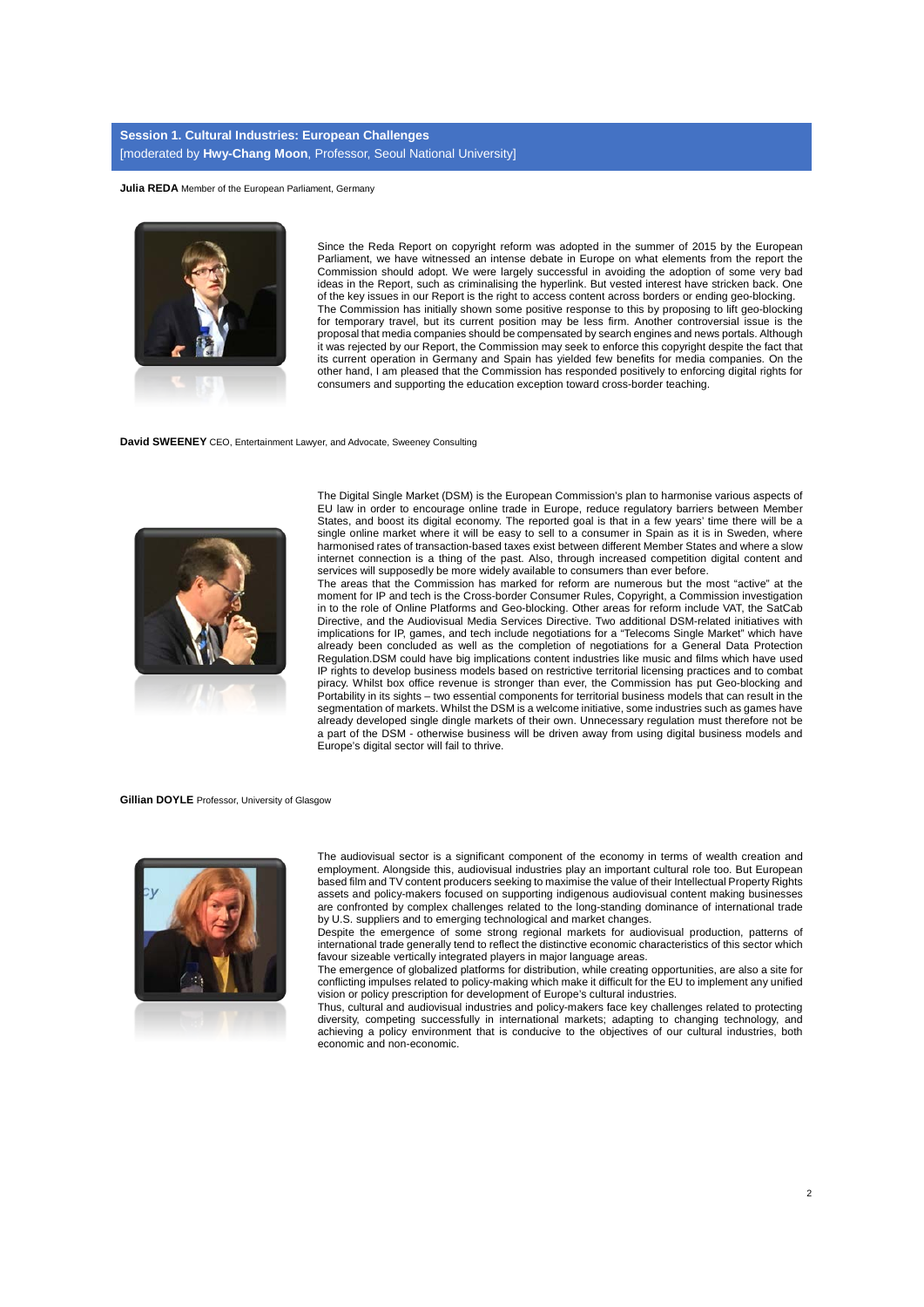#### **Sébastien MIROUDOT** Researcher, AKS Lab



Cultural industries can be defined as those dedicated to the creation, production, and distribution of goods and services that are cultural in nature and usually protected by intellectual property rights. There is an on-going debate on the list of goods and services that fall under this definition and bringing together culture and economic activities can be contentious. There is however evidence that cultural industries are increasingly inserted into international trade. Finding internationally comparable evidence on exports and imports of cultural industries is challenging as product classifications do not generally capture well the relevant products. Leaving aside these limitations, data highlight the importance of trade in cultural products and its increase in the last decade. But the annual growth rates are generally lower than the average growth of world trade, indicating that there might be barriers to trade. The OECD Services Trade Restrictiveness Index (STRI) provides detailed information on these barriers for three audiovisual sectors (broadcasting, motion pictures, sound recording).

Another stylised fact is the rise of Asia as an exporter and importer of cultural products. Korea in particular became an important exporter of audio-visual services. As it has been observed for other goods and services, cultural industries rely more and more on global value chains. While the debate on trade in cultural industries often focuses on the access of consumers to final products, many foreign inputs are used in the production of domestic cultural goods and services. The film industry for example has all the characteristics of a global value chain with many players from different countries involved. More attention should be given to trade in intermediate goods and services within cultural industries.

#### **Patrick MESSERLIN** Professor Emeritus, Sciences Po Paris



The current European debate on cultural industries and the Single Digital Market has been dominated by the transatlantic dimension. Europeans are discussing endlessly whether they should fight the U.S. tech giants or benefit from them. They do not see that Asia's economic powerhouses are fast becoming cultural engines as well. No Asian country better illustrates these ongoing changes than Korea. Today Korea's cinema and music industries have caught up with their European equivalents, such as the French industries—the result of an average annual growth rate five times higher in Korea than in France. K-pop groups fare very well, even compared with U.S. or UK superstars. These results present us with two important implications for action. First, innovative business strategies are what counts most. The most successful K-pop performers are associated with two very small Korean entertainment firms with no support from the government. Second, "protective" policies are costly. Korean policies tend to be friendlier to consumers and at the same time to innovative producers. Korean law has no provision imposing a private copy regime, hence it does not generate the excessive rents for performers that such a regime nurtures. As a result, it spurs future creativity more than it rewards past achievements. This is one of the most crucial conditions toward generating a vibrant, hence attractive culture.

For the rest of the presentation, please see the ECIPE website: [http://ecipe.org/blog/cultural-industries](http://ecipe.org/blog/cultural-industries-europe-look-east/)[europe-look-east/.](http://ecipe.org/blog/cultural-industries-europe-look-east/)

**Jimmyn PARC** Researcher Associate and Lecturer, Seoul National University and Sciences Po Paris



Today, Korea's cultural power has expanded, and it enjoys a rich and vibrant cultural industry. That suggests that one can extract very useful implications from Korea's experience for Europe's further cultural development and diversity. There are three important implications. First, the Korean music industry did not wrestle with digitization, but embraced it. Through this "technovation," K-pop fans all over the world can easily access the music produced, and idol groups try to meet the needs of their fans from around the world. Second, business activities are the core factor. Competition-oriented business activities (or strategies) induce more efficient resource allocation for improved results. In order to meet market needs, they can find better alternatives to strict regulations for addressing issues, such as Intellectual Property Rights (IPRs). Last but not least, IPRs that balance more efficiently the interests of both consumers and producers do not harm creativity and income. Open competition and easy dissemination via globalization can enhance creativity and artists' incomes, as shown in the Korean case.

For the rest of the presentation, please see the ECIPE website: [http://ecipe.org/blog/wrestling-with-or](http://ecipe.org/blog/wrestling-with-or-embracing-digitization/)embracing-digitization/

**Kyuchan KIM** Associate research fellow, Korea Culture & Tourism Institute



China is seeking to unite its people while on the other it looks to rebuild the Chinese global order. As is well known, China has been on course toward becoming a superpower with its large human resources and rapid economic rise that will match the position of the United States. However, this rapid rise still has some limitations in terms of its socio-cultural impact. In order to overcome a lack of contents and resources there is a strong desire for foreign television formats, co-production, and investment. In this regard, Korea is well positioned as its cultural similarities with China makes it a great partner to work with. European countries and the United States are no exception in this situation. Thus, the Korean content market has witnessed a recent wave of Chinese direct investment.

The rise of China's soft power on the world stage is reminiscent of debates on "cultural imperialism" in 1960s and 1970s. However there is something different taking place from what used to appear in those previous debates. No one might want the China dream to be a nightmare. Thus cooperative research is needed in order to achieve the China dream together.